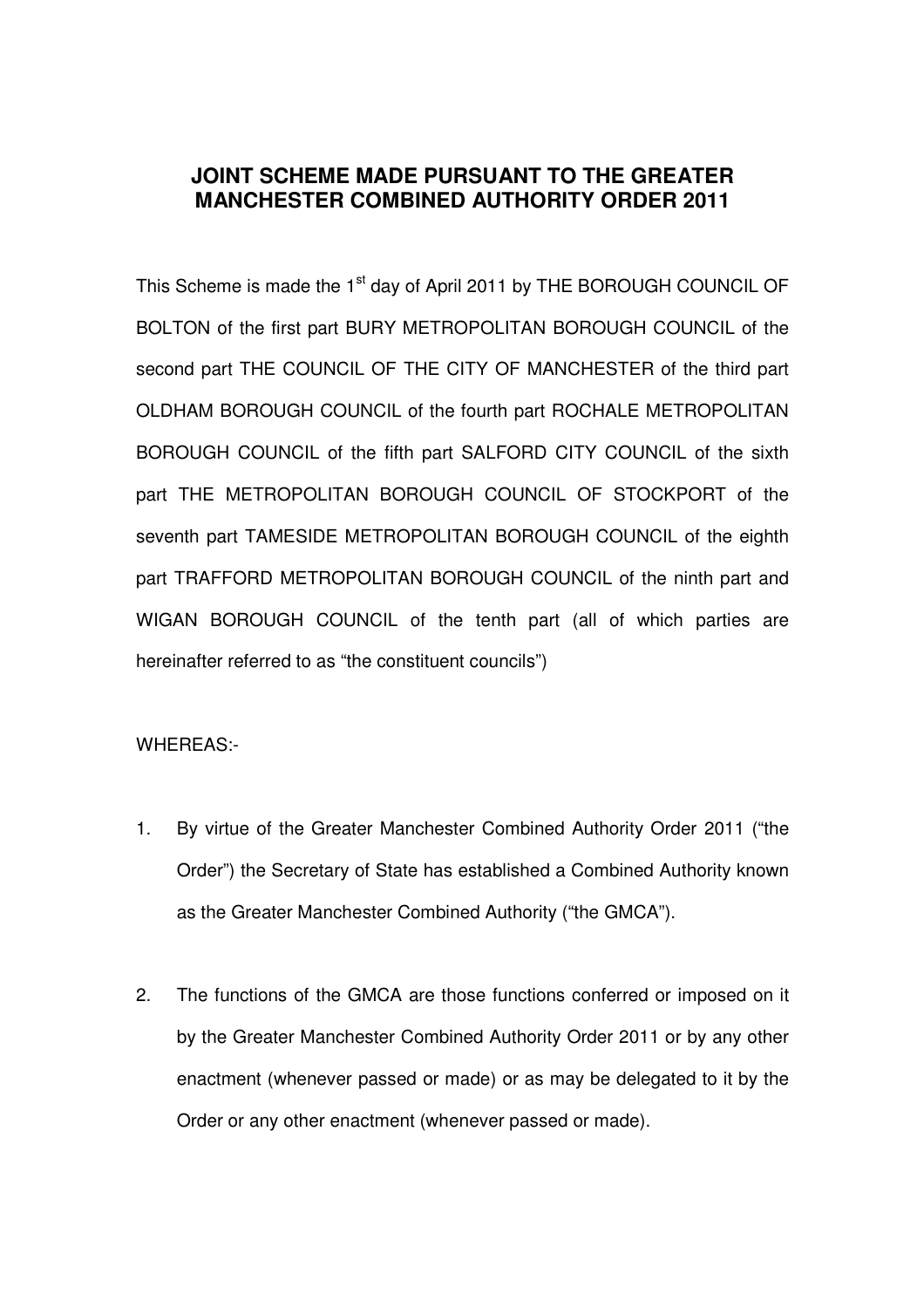- 3(1) By virtue of Article 8 of the Order the following functions of the constituent councils have been delegated to the GMCA:-
	- (a) under Section 65 (placing of traffic signs) of the Road Traffic Regulation Act 1984 so far as it relates to traffic signs that are traffic light signals.
	- (b) under Section 23 of the Road Traffic Regulation Act 1984 (pedestrian crossings) so far as it relates to Pelican and Puffin crossings as defined by Regulation 3(1) of the Zebra, Pelican and Puffin Crossings Regulations 1997 and
	- (c) under Section 2 of the Road Traffic Reduction Act 1997 (duty of principal councils to make reports).
- 3(2) For the purposes of Article 8 of the Order "traffic light signal" means a traffic sign of the size, colour and type prescribed by Regulation 33, 34, 37, 39, 41, 44, 45, 46, 47, 48, 49 or 52 of the Traffic Signs Regulations 2002 or another traffic sign of a like nature prescribed by those Regulations as from time to time amended or by any regulations for the time being replacing those Regulations.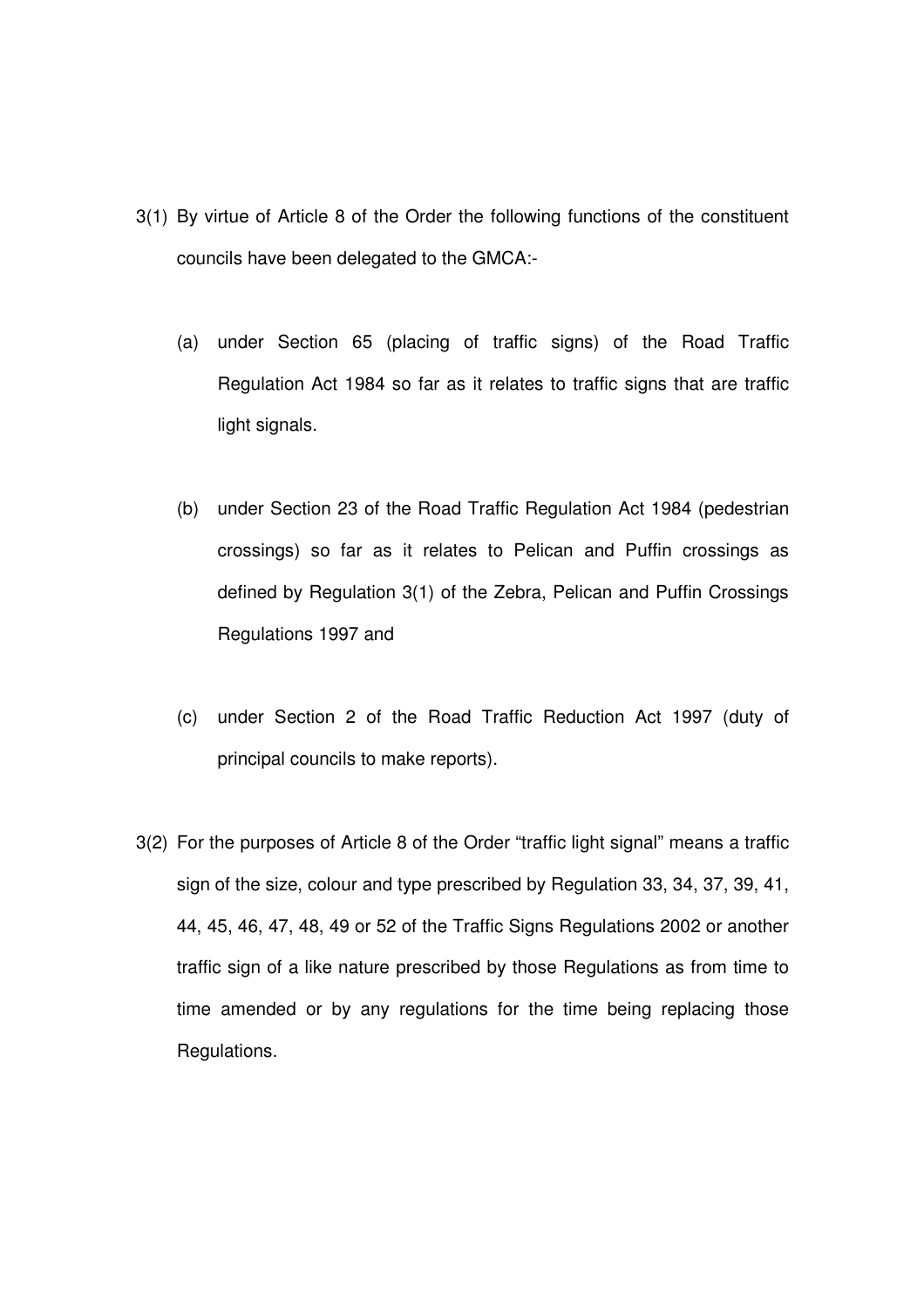- 4. Article 16 of the Order provides:-
	- (1) that each constituent council must make a scheme for the transfer of its property, rights and liabilities to the GMCA or to Transport for Greater Manchester ("TfGM") or to the GMCA and TfGM as soon as reasonably practicable.
	- (2) the property, rights and liabilities that are to be the subject of the scheme are those relating to the transport functions of each constituent council delegated to the GMCA by Article 8 of the Order.
	- (3) any transfers by the scheme are to take effect on such date as may be specified in the scheme.
	- (4) The requirement in paragraph (1) may be fulfilled by a scheme or schemes made jointly by two or more of the constituent councils.
- 5. By virtue of Article 17 of the Order:-
	- (1) the transfer or delegation by the Order or a scheme made under it, of the functions, property, rights or liabilities of a constituent council to the GMCA or TfGM does not affect the validity of anything done by or in relation to the constituent council before the date on which the transfer or delegation takes effect.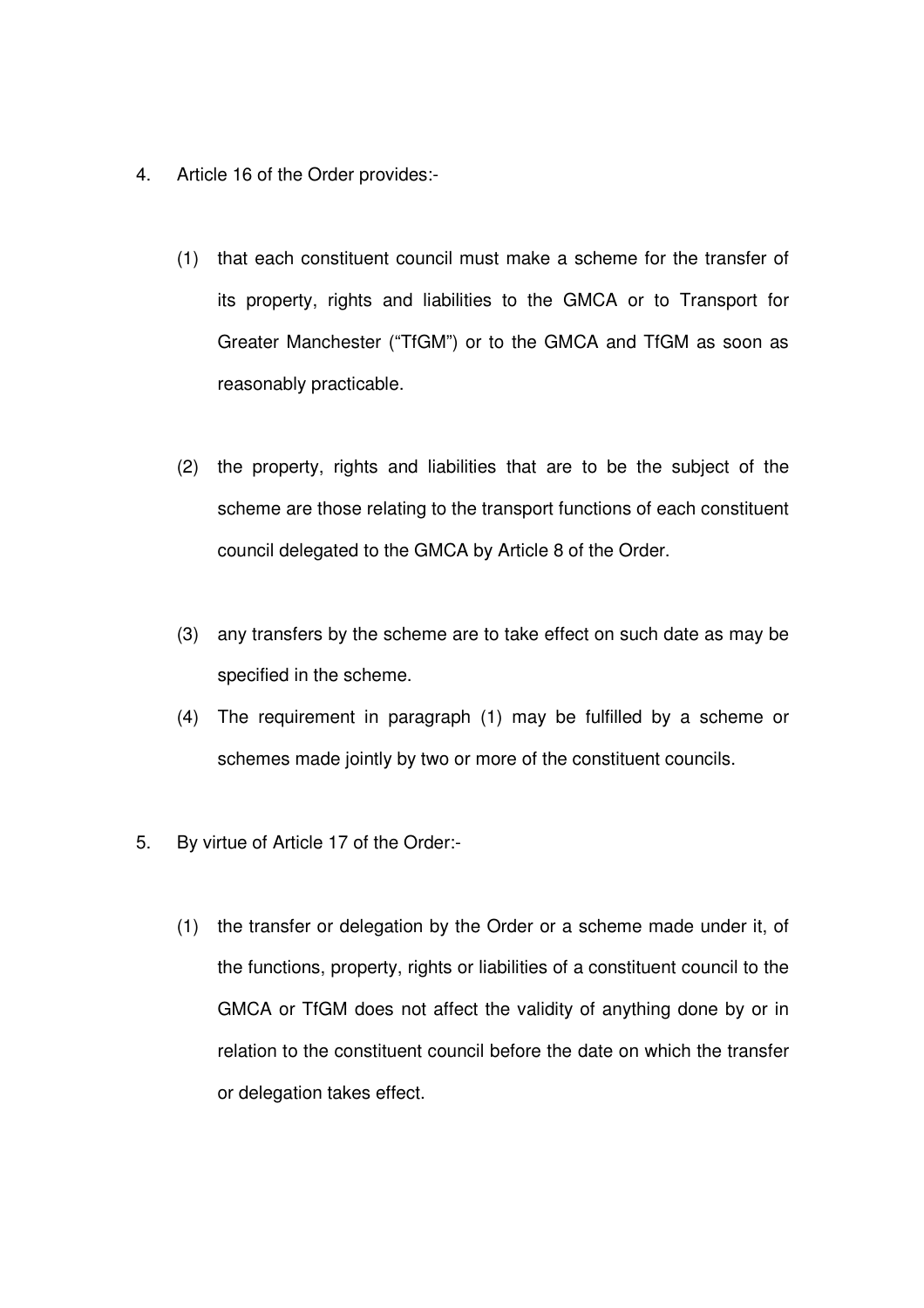- (2) there may be continued by or in relation to the GMCA or TfGM anything (including legal proceedings) which:-
	- (a) relates to any of the functions, property, rights or liabilities transferred or delegated; and
	- (b) is in the process of being done by or in relation to the constituent council immediately before the transfer or delegation takes effect.
- (3) Anything which:-
	- (a) was made or done by or in relation to the constituent council for the purposes of or otherwise in connection with any of the functions, property, rights or liabilities transferred or delegated; and
	- (b) is in effect immediately before the transfer or delegation takes effect,

has effect as if made or done by or in relation to the GMCA or TfGM.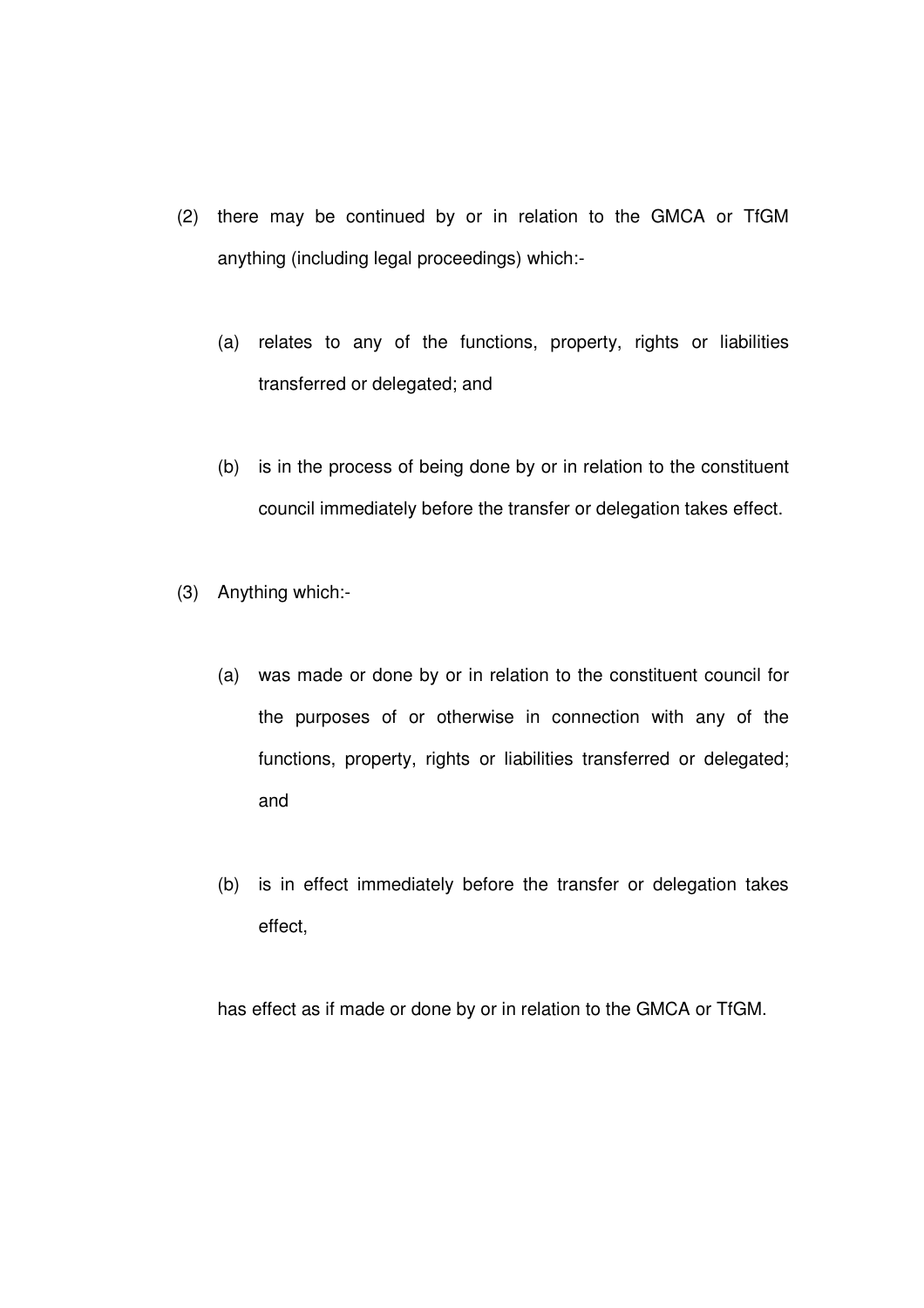- (4) The GMCA or the TfGM shall be substituted for the constituent councils in any instruments, contracts or legal proceedings which -
	- (a) relate to any of the functions, property, rights or liabilities transferred or delegated; and
	- (b) are made or commenced before the transfer or delegation takes effect.
- (5) A reference in Article 17 of the Order to anything made or done by or in relation to a constituent council includes a reference to anything which by virtue of any enactment is to be treated as having been made or done by or in relation to the constituent council.

NOW THEREFORE in pursuance of Article 16 of the Order the constituent councils HEREBY JOINTLY MAKE the following Scheme:-

#### 1. **INTERPRETATION**

In this Scheme the following terms shall have the following meanings:-

 "constituent councils" means the metropolitan district councils for the local government areas of Bolton, Bury, Manchester, Oldham, Rochdale, Salford, Stockport, Tameside, Trafford and Wigan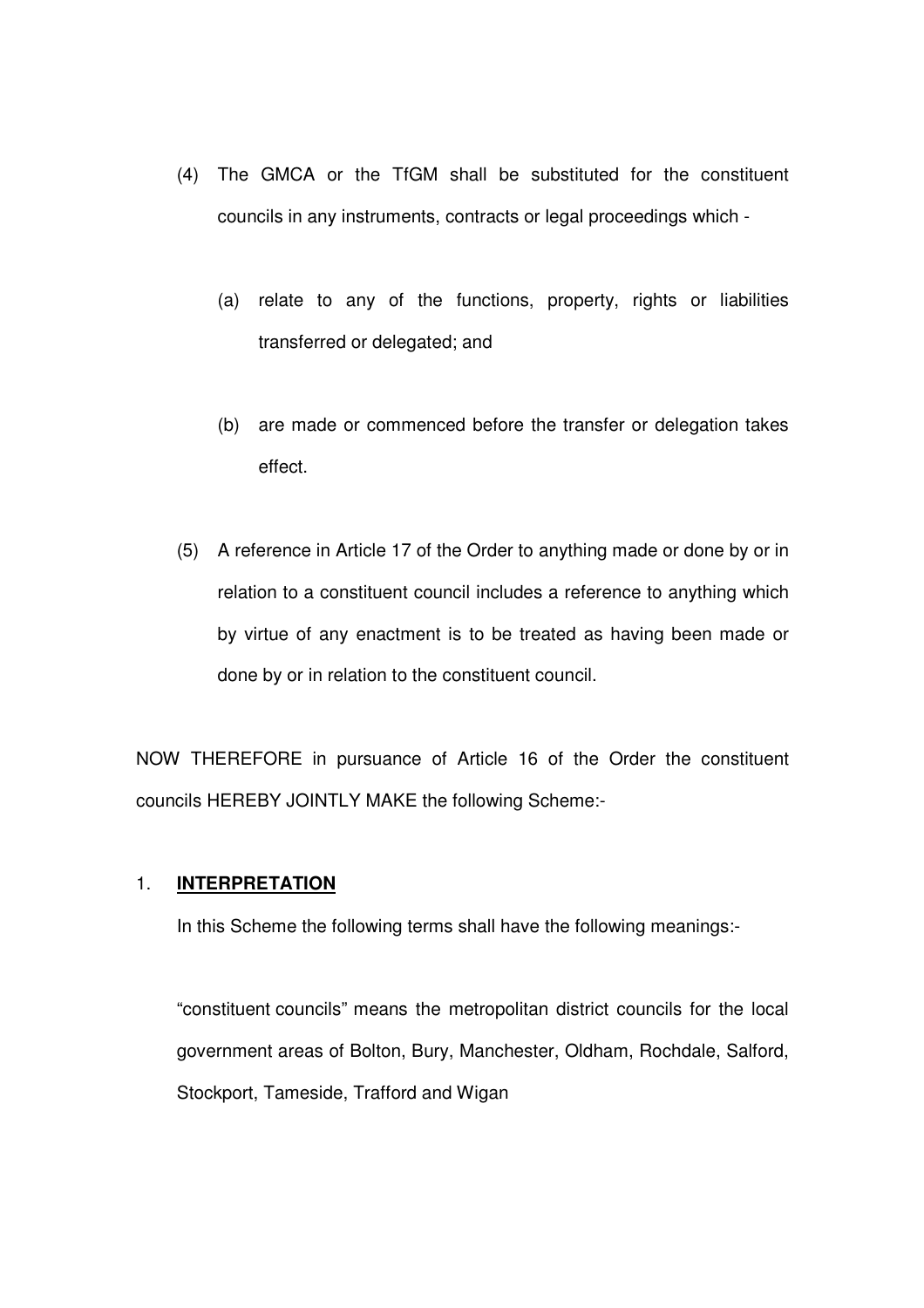"combined area" means the area consisting of the areas of the constituent councils

 "the Article 8 functions" means those functions delegated to the GMCA by Article 8 of the Order

"the Order" means the Greater Manchester Combined Authority Order 2011

"the GMCA" means the Greater Manchester Combined Authority

"operative date" means 1<sup>st</sup> April 2011

"light signal" means:-

- (a) a traffic sign of the size, colour and type prescribed by Regulation 33, 34, 37, 39, 41, 44, 45, 46, 47, 48, 49 or 52 of the Traffic Signs Regulations 2002 ("traffic light signals") and
- (b) traffic signs which are vehicular light signals, pedestrian light signals, indicators for pedestrians and pedestrian demand units of the size, colour and type specified in the Zebra, Pelican and Puffin Crossing Regulations 1997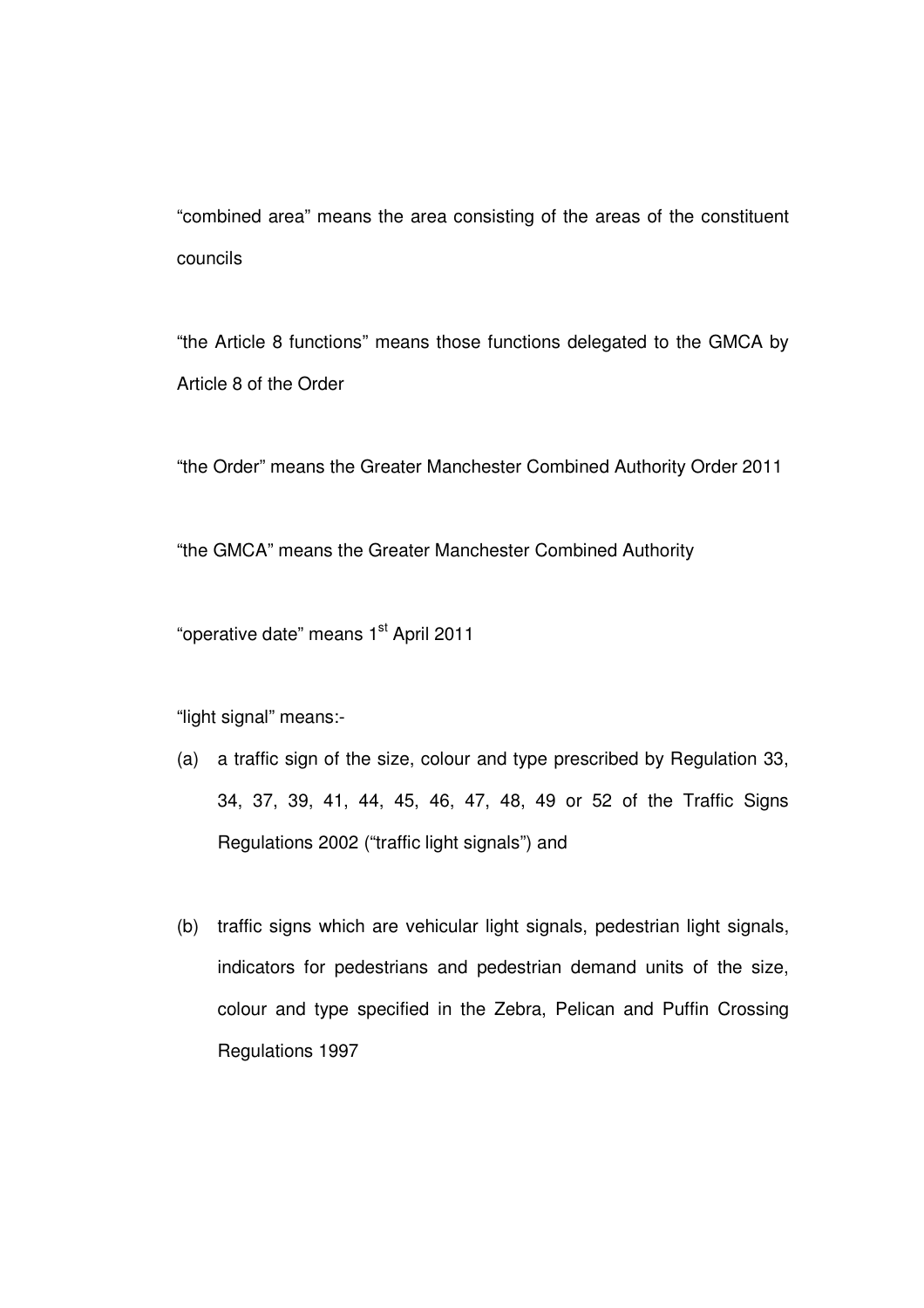### 2. **Transfer of Property**

- (1) All property to which this clause relates shall from the operative date vest in the GMCA
- (2) This clause applies to any property of a description specified in the Schedule to the Scheme which immediately before the operative date is held by any of the constituent councils solely for the purposes of the Article 8 functions.

## 3. **Transfer of Rights and Liabilities**

All rights and liabilities (other than rights and liabilities under a contract of employment) of the constituent councils relating to the Article 8 functions including the property transferred by this Scheme and subsisting immediately before the operative date shall from the operative date vest in the GMCA.

4. This document may be executed in any number of counterparts, each of which when executed and delivered constitutes an original of this document but all the counterparts shall together constitute the same document.

### **Schedule – Property, Rights and Liabilities transferred to the GMCA**

1. All light signals including standards or brackets the primary purpose of which is the support of the light signal.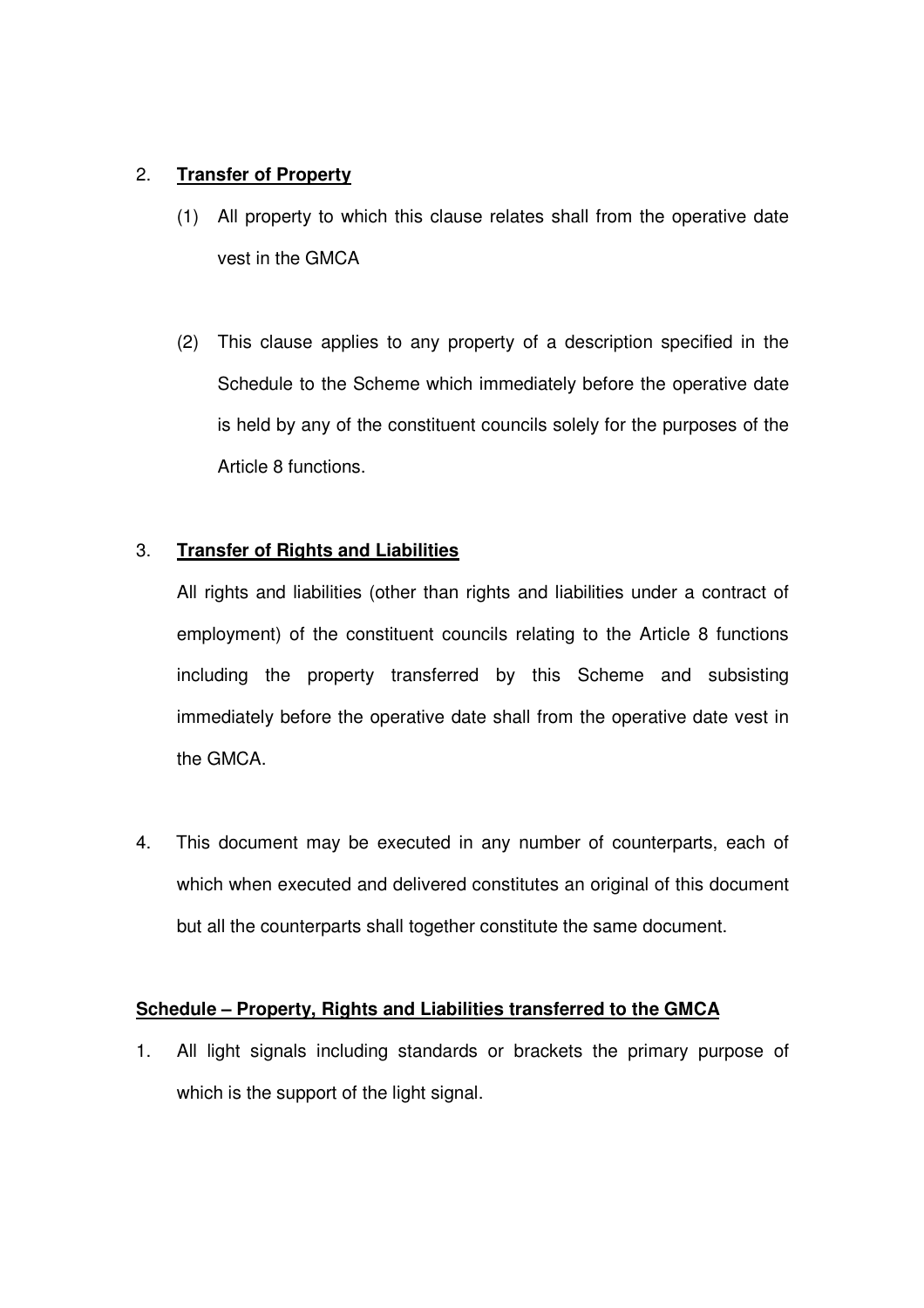- 2. All computers, traffic signal controllers and other devices needed or capable of being used solely for controlling or changing information given by means of light signals to any class of road traffic (including pedestrians).
- 3. Any other thing which is connected to any property of a description specified at paragraph 1 or 2 of this Schedule by electrical, optical, mechanical or other means including (without prejudice to the generality of the foregoing) the cable and duct system and associated inspection chambers, detection or surveillance equipment, television cameras and machinery and apparatus forming part of a central or local system for monitoring or controlling traffic flow and movements provided that such thing is required solely for the purposes of carrying out the Article 8 functions.
- 4. All equipment used solely for recording and analysing, and records relating to, statistics and other information in respect of vehicles, drivers and road traffic generally in relation to the Article 8 functions.
- 5. All computer software and related manuals, records and other documents and also all copyrights and other rights of user in or related to any property of a description specified in paragraphs 1, 2, 3 and 4 of this Schedule and used solely for the purposes of the Article 8 functions.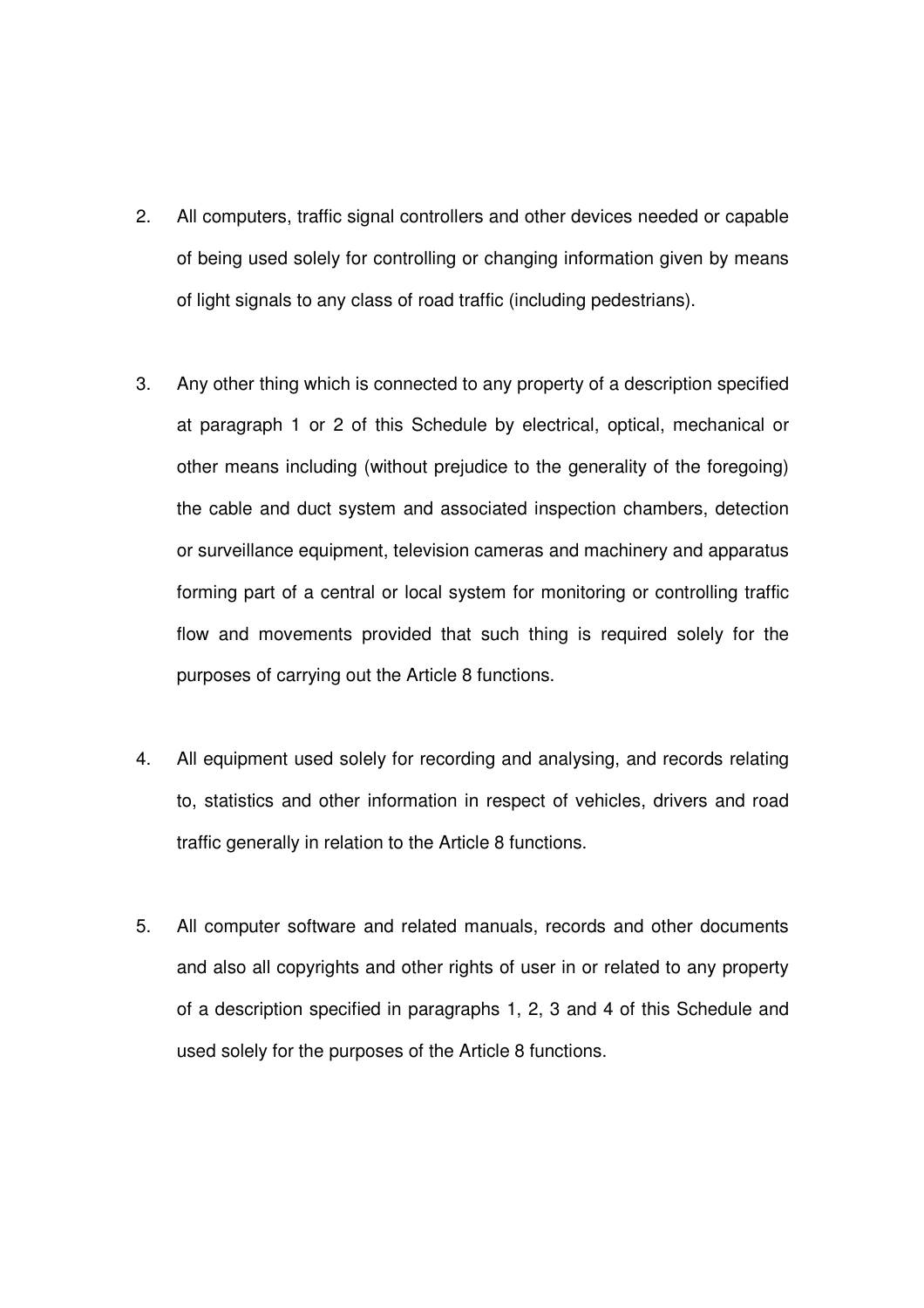- 6. All other equipment located within or on the premises appropriated solely for the accommodation and used solely by staff engaged in the Article 8 functions.
- 7. Any property of a description not specified in the preceding paragraphs of this Schedule (except premises, land and buildings) and forming part of or used or acquired solely for the purposes of carrying out the Article 8 functions.

**IN WITNESS WHEREOF** this Scheme has been executed by the parties hereto as a Deed and delivered on the date and year first above written.

The Common Seal of the Borough of the Council of Bolton was hereunto affixed

in the presence of:-

Authorised Signatory

The Common Seal

of Bury Metropolitan

Borough Council

was hereunto affixed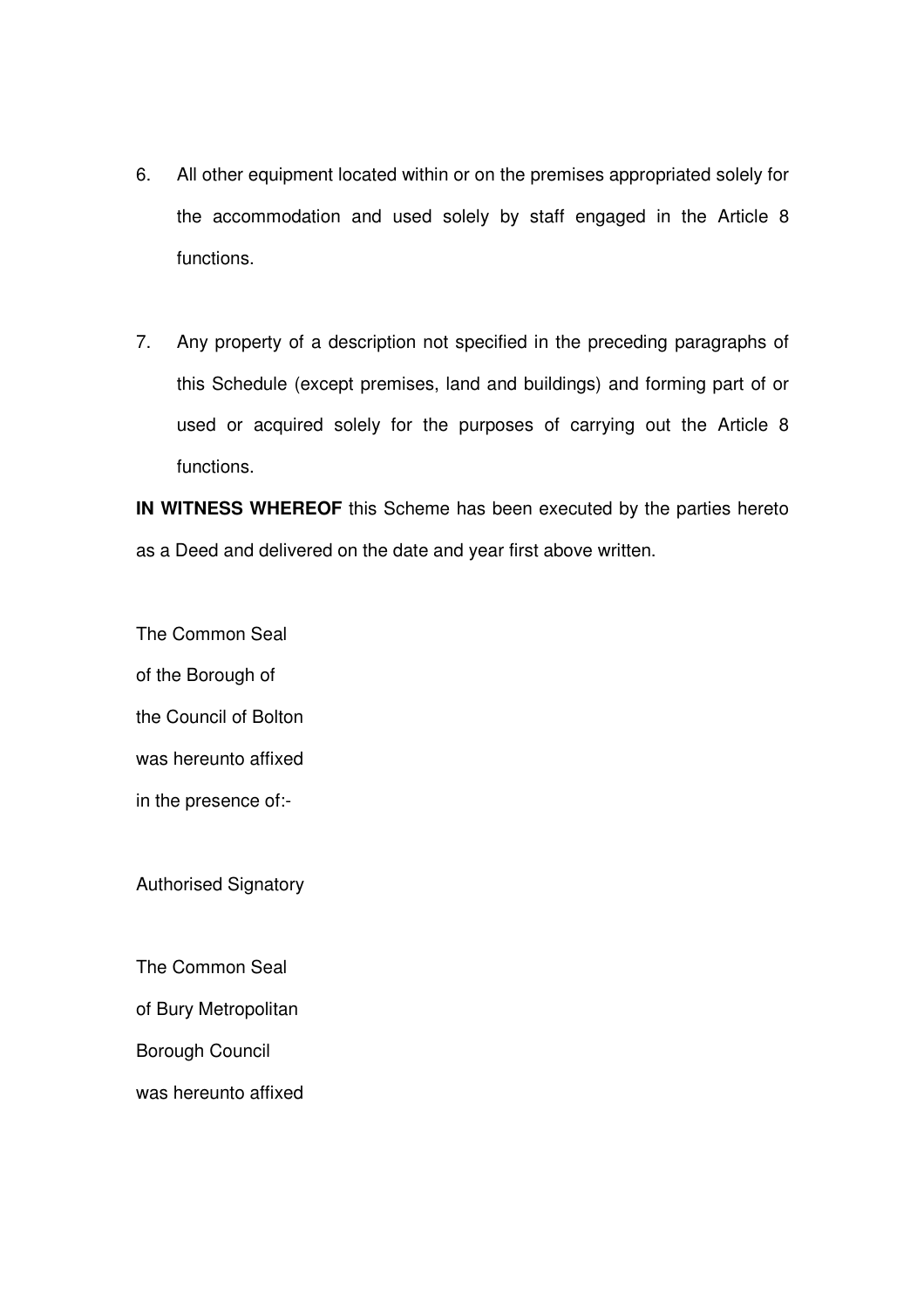in the presence of:-

### Authorised Signatory

The Common Seal

of the Council of the City

of Manchester was

hereunto affixed

in the presence of:-

Authorised Signatory

The Common Seal

of Oldham

Borough Council was

hereunto affixed in the

presence of:-

Authorised Signatory

The Common Seal

of Rochdale Metropolitan

Borough Council was hereunto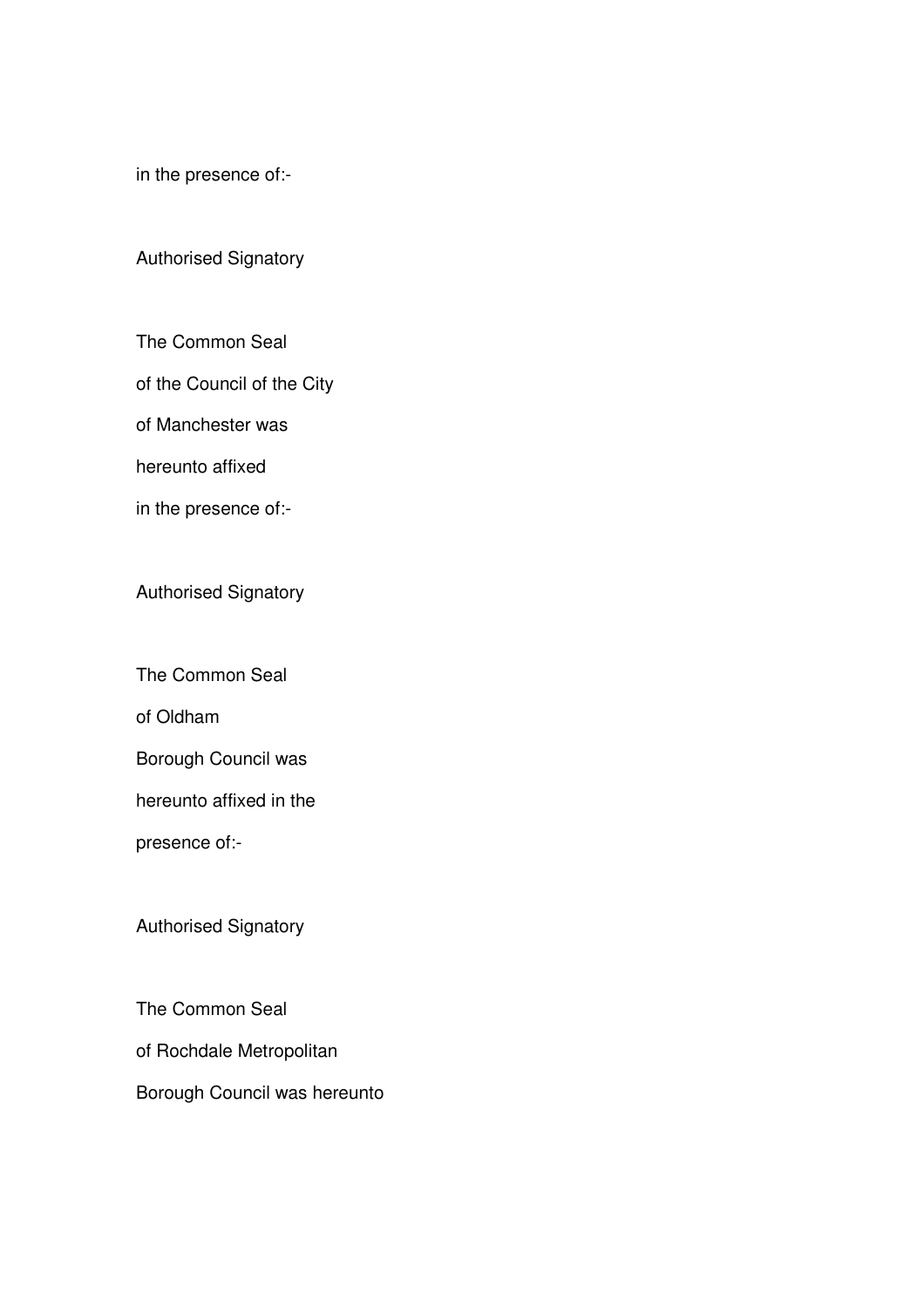affixed in the presence of:-

Authorised Signatory

The Common Seal

of Salford City

Council was hereunto

affixed in the presence of:-

Authorised Signatory

The Common Seal of the Metropolitan Borough Council of Stockport was hereunto affixed in the presence of:-

Authorised Signatory

The Common Seal of Tameside Metropolitan Borough Council was hereunto